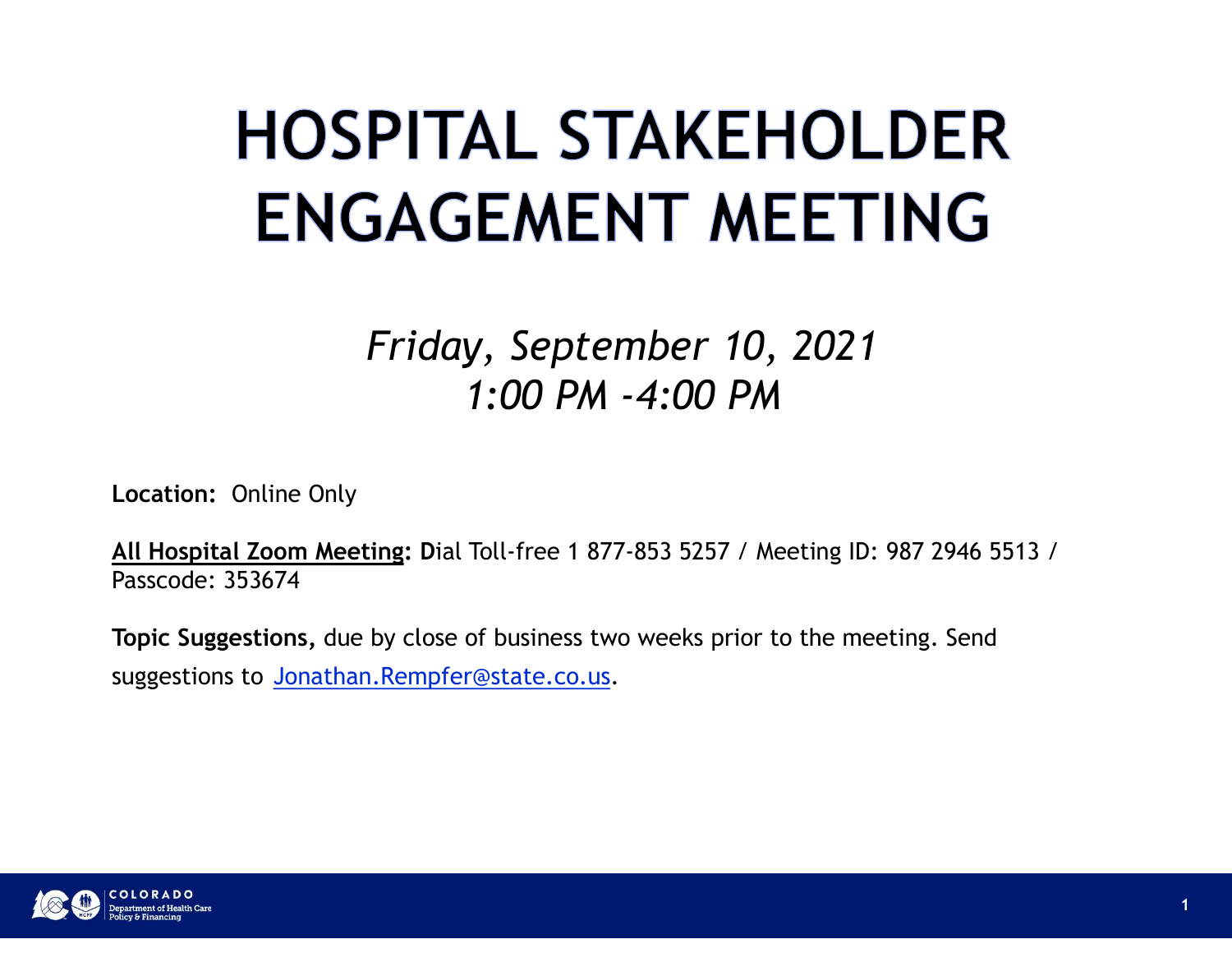#### Welcome & Introductions

- $\triangleright$  Thank you for participating today!
- $\triangleright$  We are counting on your participation to make these meetings successful



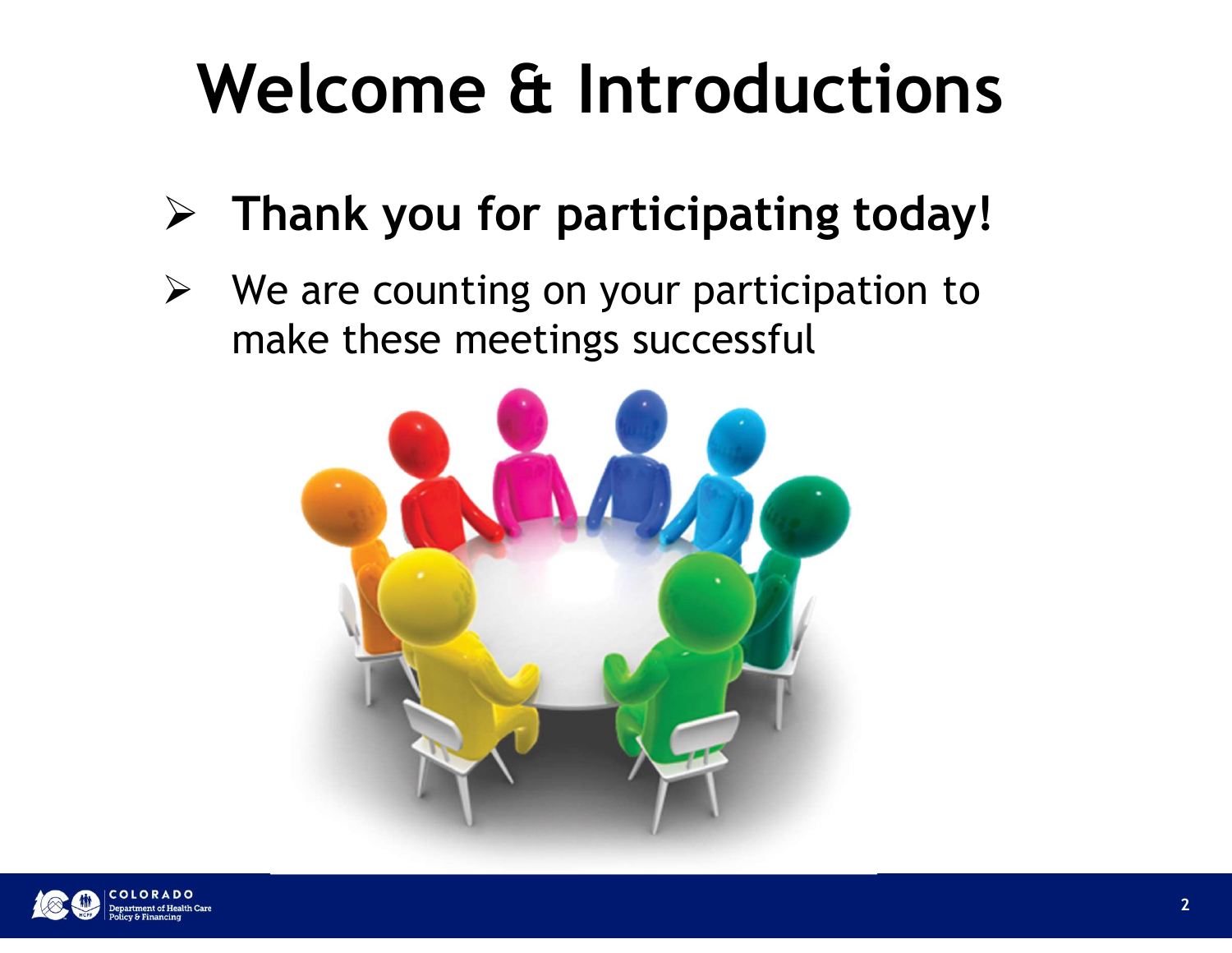#### About this Zoom Meeting

- $\triangleright$  We will be recording this meeting.
- $\triangleright$  Please speak clearly when asking a question and give your name and hospital
- $\triangleright$  A recording of this meeting will be posted to the Hospital Engagement Meeting website for later viewing.
- $\triangleright$  Hospital Generated Topics: Please contact Jonathan Rempfer We will be recording this meeting.<br>Please speak clearly when asking a question and give your<br>name and hospital<br>A recording of this meeting will be posted to the <u>Hospital</u><br>Engagement Meeting website for later viewing.<br>Hosp questions or topics in future hospital engagement meetings. Topics requested fewer than 2 weeks before the next meeting may need to be pushed to future meetings depending on availability of personnel with knowledge of those topics.

## Thank you for your cooperation

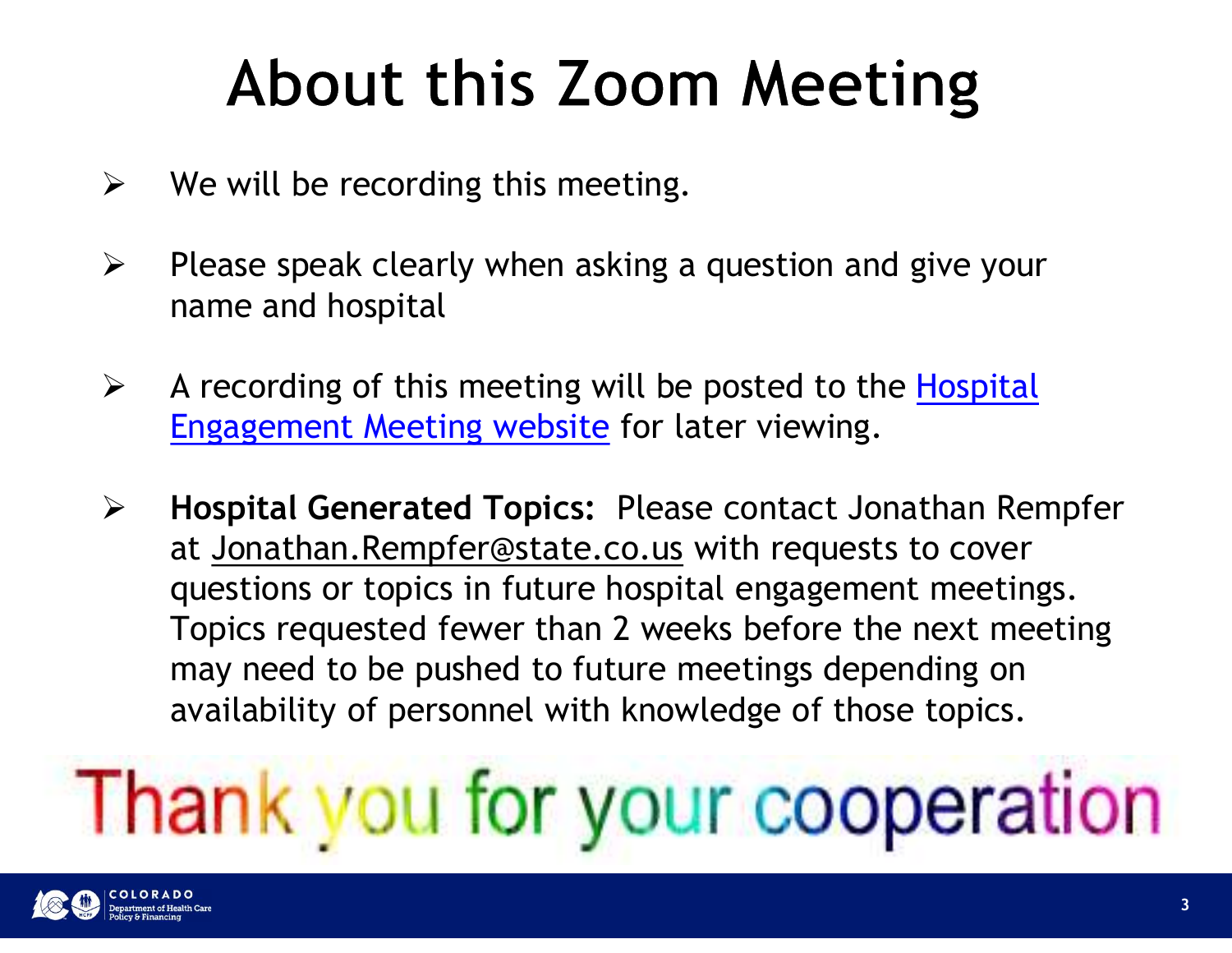#### AGENDA

# September 2021 Hospital Stakeholder Engagement Meeting Topics **AGENDA<br>
September 2021 Hospital Stakeholder<br>
Engagement Meeting Topics<br>
FFY 2020-21 CHASE Reconciliation - 04:30<br>
Hospital Transformation Program (HTP) & Rural Support Fund - 07:02<br>
FY 21-22 State Budget Action Inpatient AGENDA<br>
September 2021 Hospital Stakeholder<br>
Engagement Meeting Topics<br>
FFY 2020-21 CHASE Reconciliation - 04:30<br>
Hospital Transformation Program (HTP) & Rural Support Fund - 07:02<br>
FY 21-22 State Budget Action Inpatient AGENDA<br>
September 2021 Hospital Stakeholder<br>
Engagement Meeting Topics<br>
FFY 2020-21 CHASE Reconciliation - 04:30<br>
Hospital Transformation Program (HTP) & Rural Support Fund - 07:02<br>
FY 21-22 State Budget Action Inpatient**

**AGENDA**<br> **September 2021 Hospital Stakeholder**<br> **Engagement Meeting Topics**<br>
FFY 2020-21 CHASE Reconciliation - 04:30<br>
Hospital Transformation Program (HTP) & Rural Support Fund - 07:02<br>
FY 21-22 State Budget Action Inpa September 2021 Hospital Stakeholder<br>Engagement Meeting Topics<br>FFY 2020-21 CHASE Reconciliation - 04:30<br>Hospital Transformation Program (HTP) & Rural Support Fund - 07:02<br>FY 21-22 State Budget Action Inpatient Base Rate Upd https://hcpf.colorado.gov/sites/hcpf/files/Provider%20News%20%26%2 0Resources%20-%20Issue%2026%20%2006-07-2021.pdf Engagement Meeting Topics<br>FFY 2020-21 CHASE Reconciliation - 04:30<br>Hospital Transformation Program (HTP) & Rural Support<br>FY 21-22 State Budget Action Inpatient Base Rate Upda<br>Draft Inpatient Base Rate Methodology Update - FFY 2020-21 CHASE Reconciliation - 04:30<br>Hospital Transformation Program (HTP) & Rural Support Fi<br>FY 21-22 State Budget Action Inpatient Base Rate Update<br>Draft Inpatient Base Rate Methodology Update - 13:02<br>Coverage Update Hospital Transformation Program (HTP) & Rural Support Fur<br>FY 21-22 State Budget Action Inpatient Base Rate Update -<br>Draft Inpatient Base Rate Methodology Update - 13:02<br>Coverage Updates Past Timely Filing - 14:50<br>https://h FY 21-22 State Budget Action Inpatient Base Rate Update - 11:50<br>
Draft Inpatient Base Rate Methodology Update - 13:02<br>
Coverage Updates Past Timely Filing - 14:50<br>
https://hcpf.colorado.gov/sites/hcpf/files/Provider%20News 13:02<br>ider%20News%20%26%2<br>.pdf<br>- Timestamp - min : sec

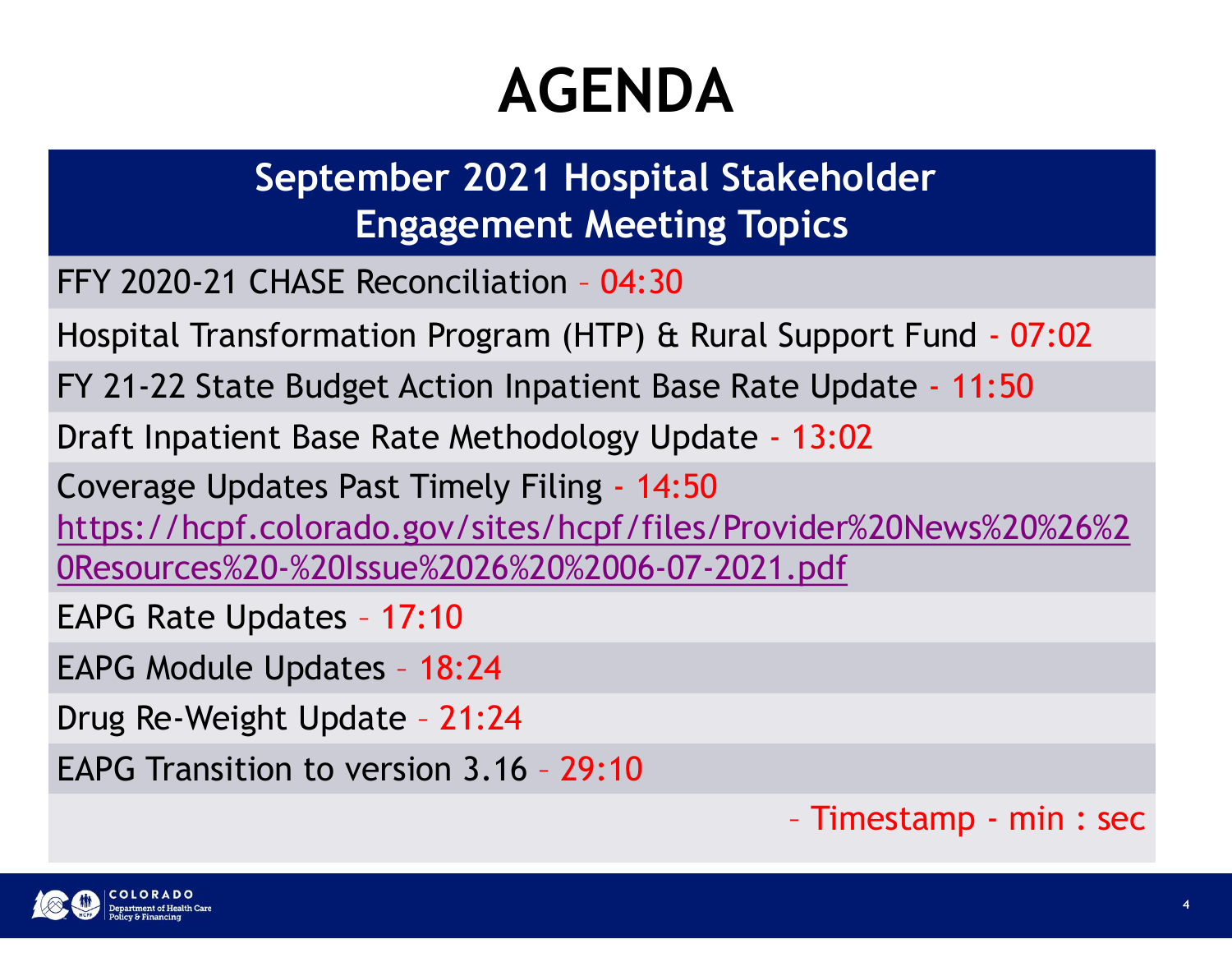#### Dates and Times for Future General Hospital Stakeholder Engagement Meetings in 2021

| <b>Engagement Meetings in 2021</b> |                          |  |
|------------------------------------|--------------------------|--|
|                                    |                          |  |
| <b>Dates of Meetings</b>           | <b>Meeting Time</b>      |  |
| January 8, 2021                    | <del>1:00pm-4:00pm</del> |  |
| March 5, 2021                      | 9:00am-12:00pm           |  |
| May 7, 2021                        | 9:00am-12:00pm           |  |
| $July$ 9, 2021                     | 1:00pm-4:00pm            |  |
|                                    |                          |  |
| September 10, 2021                 | 1:00pm-4:00pm            |  |

The agenda for upcoming meetings will be available on our external website on a Monday the week of the meeting. https://www.colorado.gov/pacific/hcp f/hospital-engagement-meetings

Please note the offset dates and times to work around holidays AND Medical Services Board

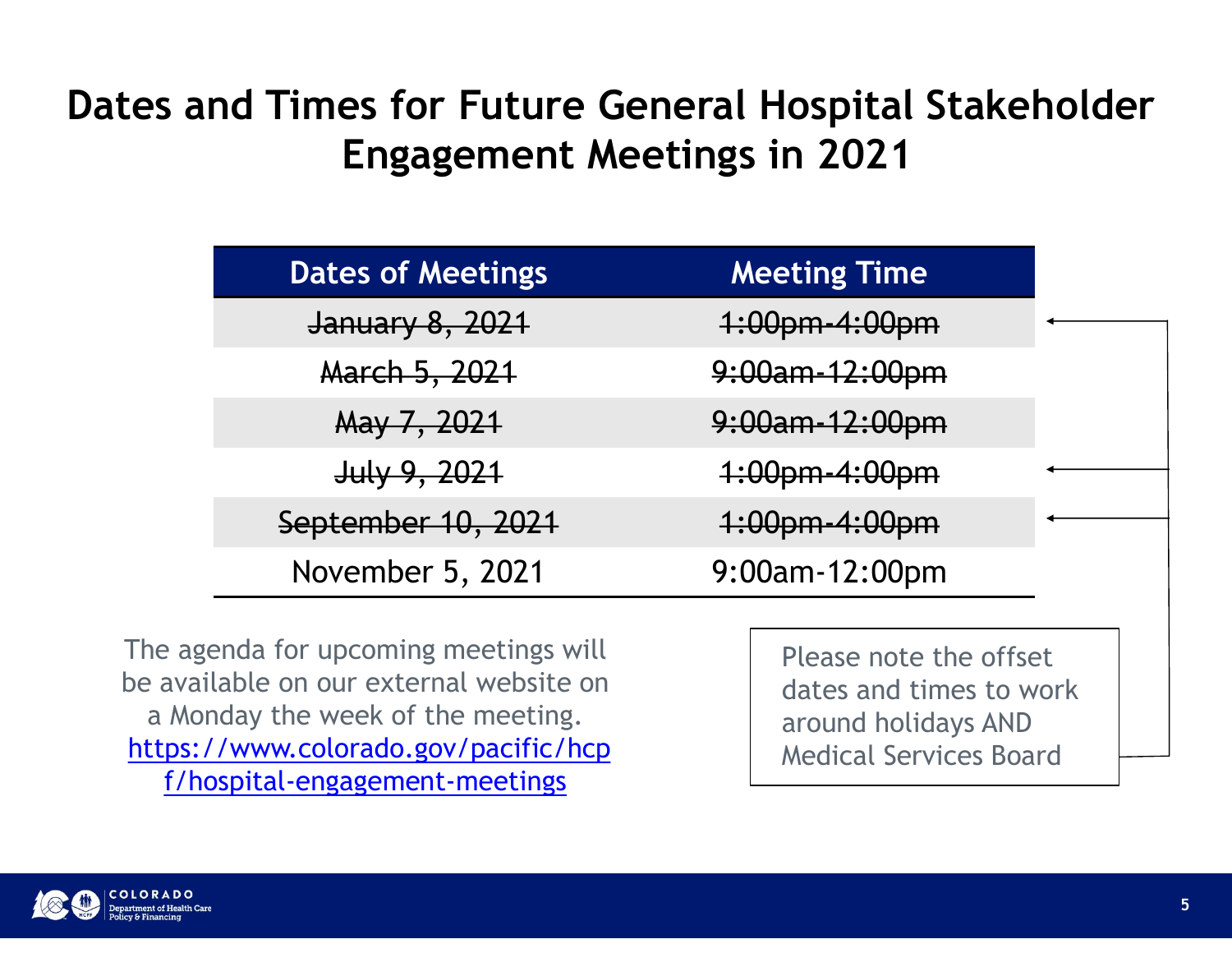#### FFY 2020-21 CHASE Reconciliation

- $\triangleright$  Received CMS approval on July 26<sup>th</sup>
- Reconciliation began in August and will finish on September 10<sup>th</sup> (today)
- **≻Overview letters sent on July 23rd**
- $\triangleright$  Webinar was presented on August 4<sup>th</sup> with a summary of the fee and payment methodologies (link below)

https://www.youtube.com/watch?app=desktop&v=Il CkepUDw2k&t=39s

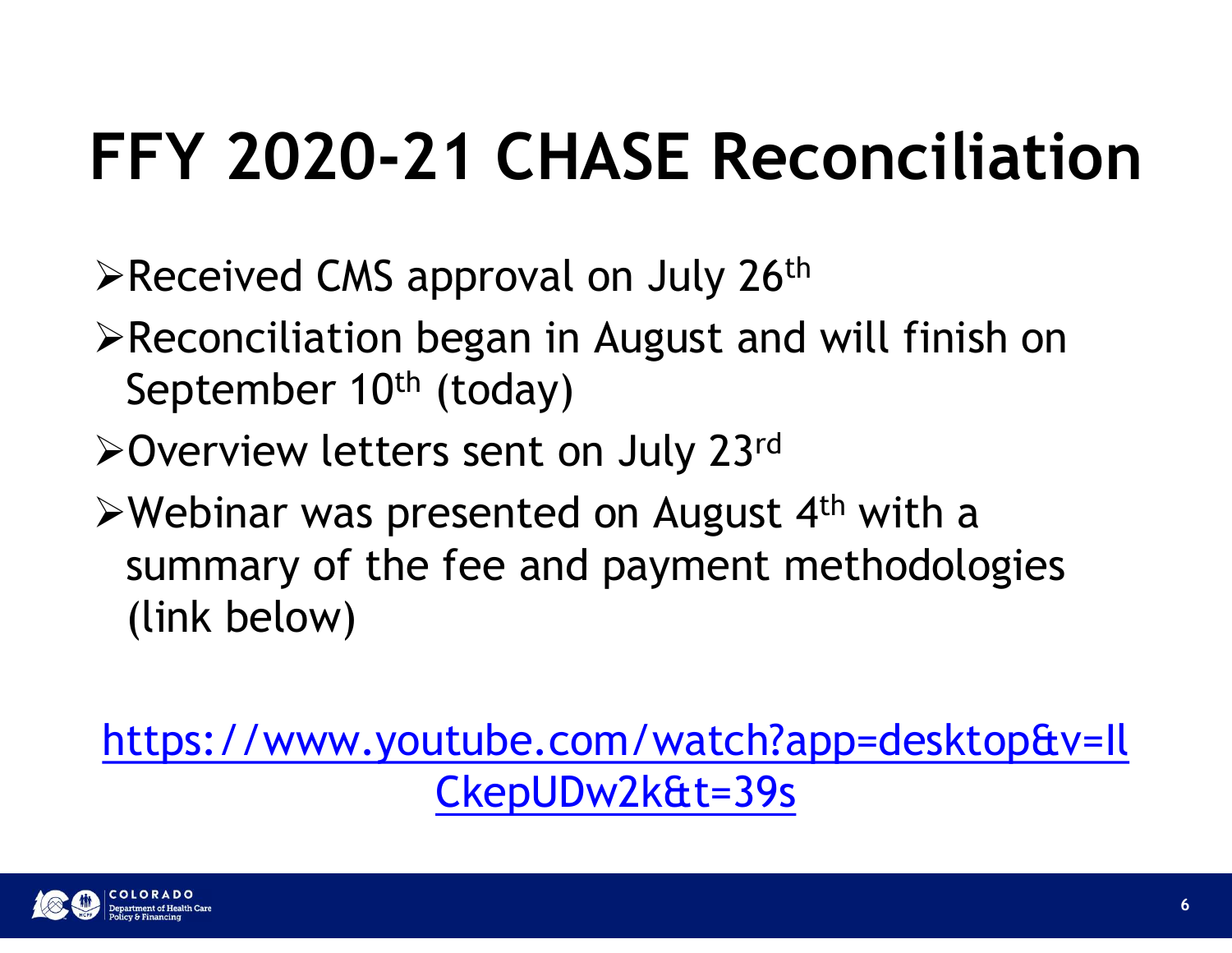### HTP – Rural Support Program

 $\geq$  CMS approved the new rural support funding on July 26<sup>th</sup>

- First \$12 million will be paid in the months of August and September 2021 along with FFY 2020-21 CHASE fees & payment reconciliation
- Funds for FFY 2021-22 will not be available until reconciliation next year and will remain at \$12 million
- Use of funds
	- As described in hospital attestations
	- A new attestation will be required for each program year to document what the funds were used for in the prior year

Contact Nancy.Dolson@state.co.us or HCPF\_RSF@state.co.us

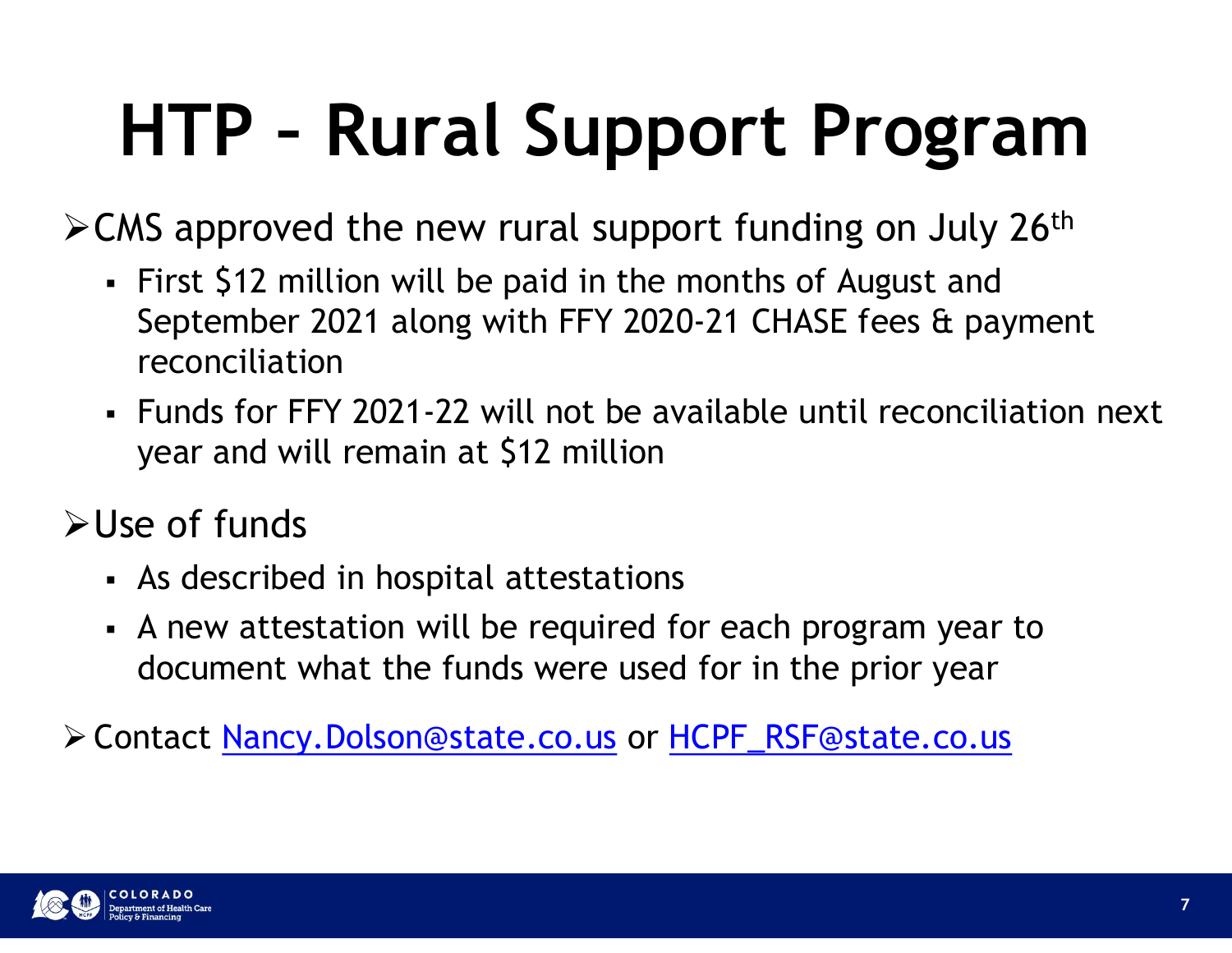### HTP Update

#### Application Period

- All 83 hospital applications were approved by 7/31/21
- Applications are available to the public by request at cohtp@state.co.us

#### Hospital Workgroups

- Will meet again on Thursday, September  $16<sup>th</sup>$ 
	- $\checkmark$  Rural hospitals at 10am
	- $\checkmark$  Urban hospitals at 1pm
- Topics: Implementation plans, measure specifications, and measure collection tool

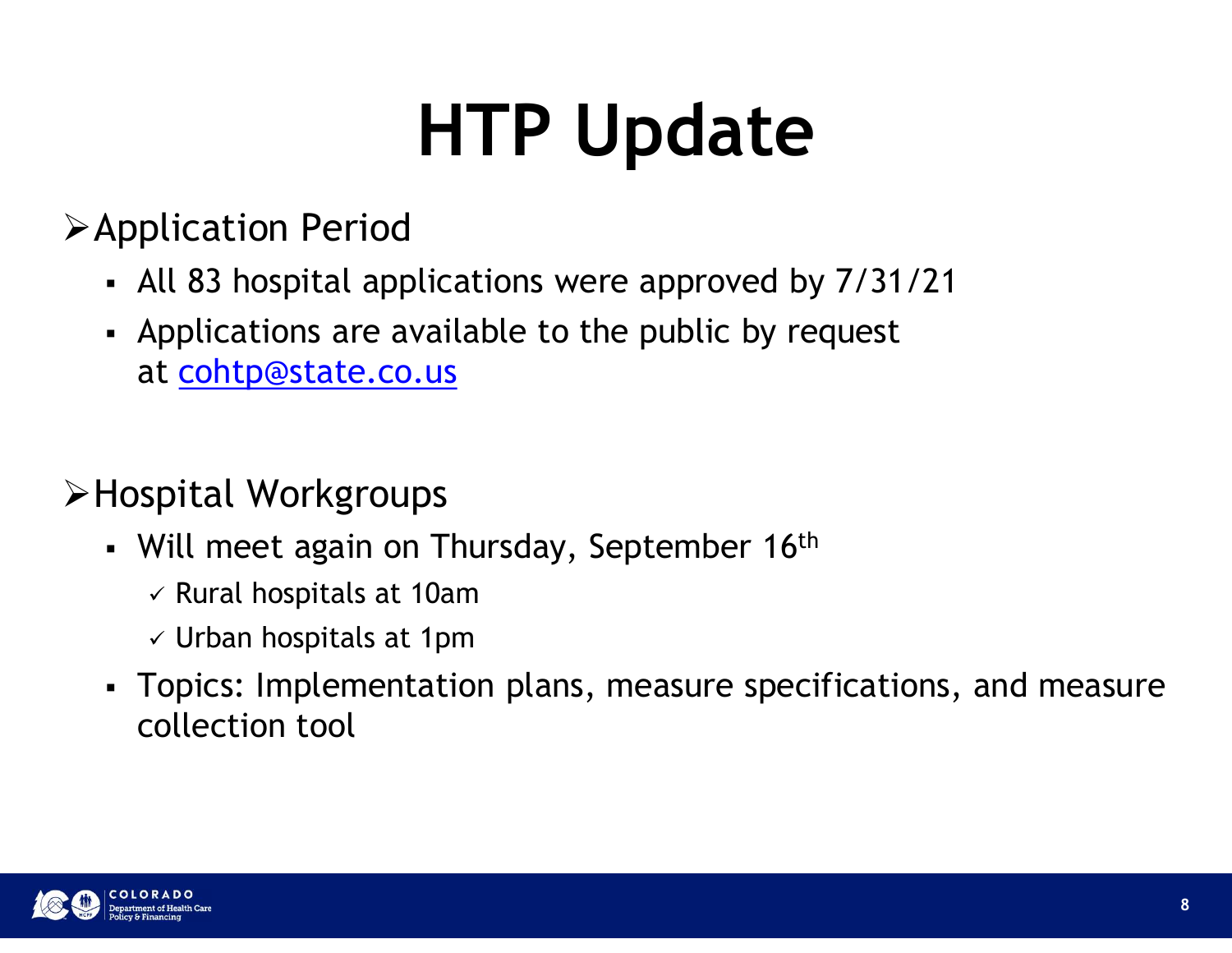#### HTP Update

Implementation Plan Period began 8/1/2021

- All hospital implementation plans are due by 9/30/2021
- Office Hours have been established to help answer questions from hospitals every Friday morning from 9:30am to 11:00am

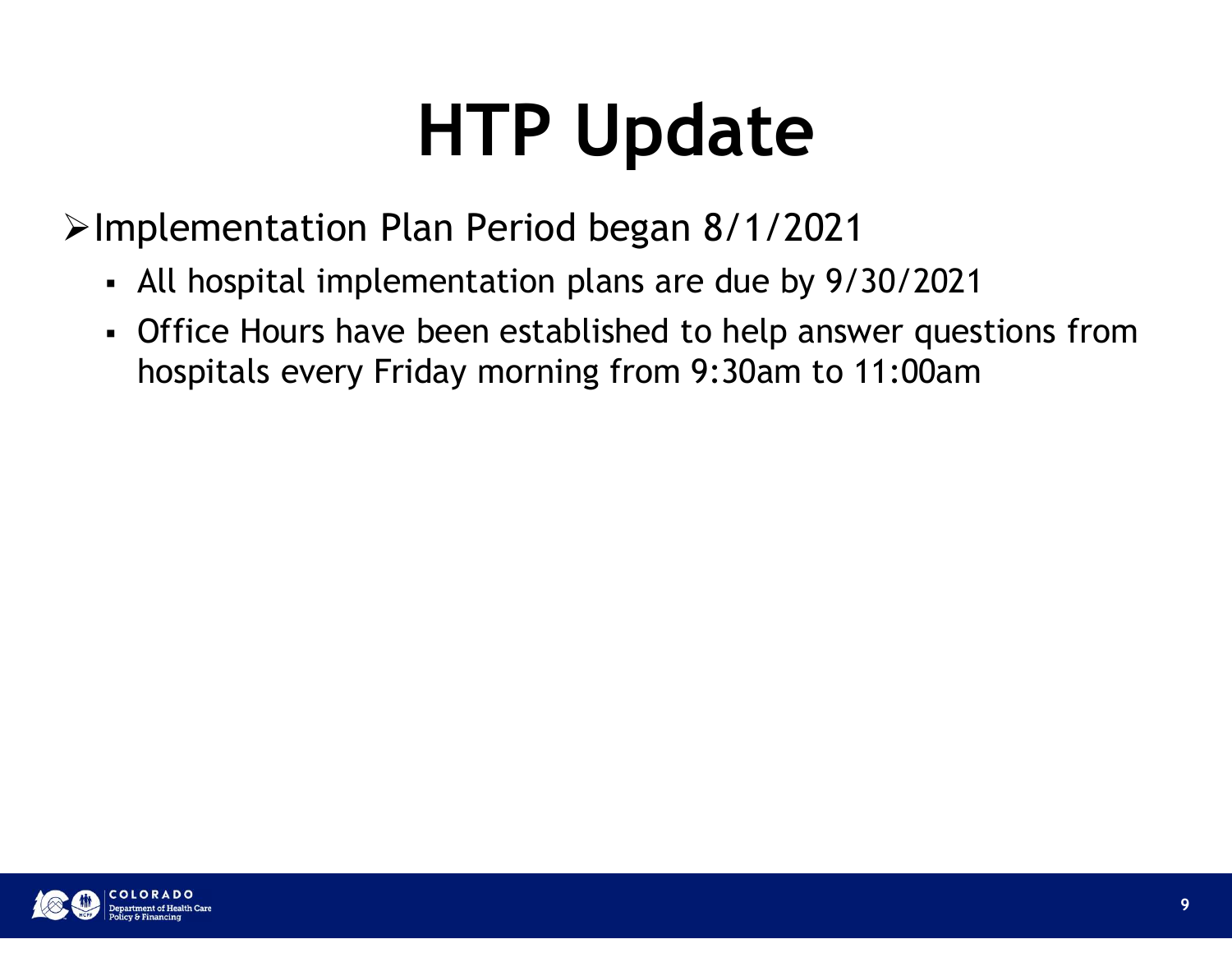# FY 21-22 Inpatient Hospital Base Rate State Budget Action Update **FY 21-22 Inpatient Hospital Base Rate**<br>**State Budget Action Update**<br>All Inpatient base rates received a 2.5% increase from FY 20-21 rates<br>as set by State Legislature.<br>We have still not yet received approval from CMS on ou

- All Inpatient base rates received a 2.5% increase from FY 20-21 rates as set by State Legislature.
- We have still not yet received approval from CMS on our State Plan
- $\triangleright$  As soon as we receive approval from CMS, we will input the new rates **State Budget Action Update**<br>All Inpatient base rates received a 2.5% increase from FY 20-21 rates<br>as set by State Legislature.<br>We have still not yet received approval from CMS on our State Plan<br>adjustments. The delay is n State Dudget Action Opdate<br>All Inpatient base rates received a 2.5% increase from FY 20-21 rates<br>as set by State Legislature.<br>We have still not yet received approval from CMS on our State Plan<br>adjustments. The delay is not on a provider location basis.

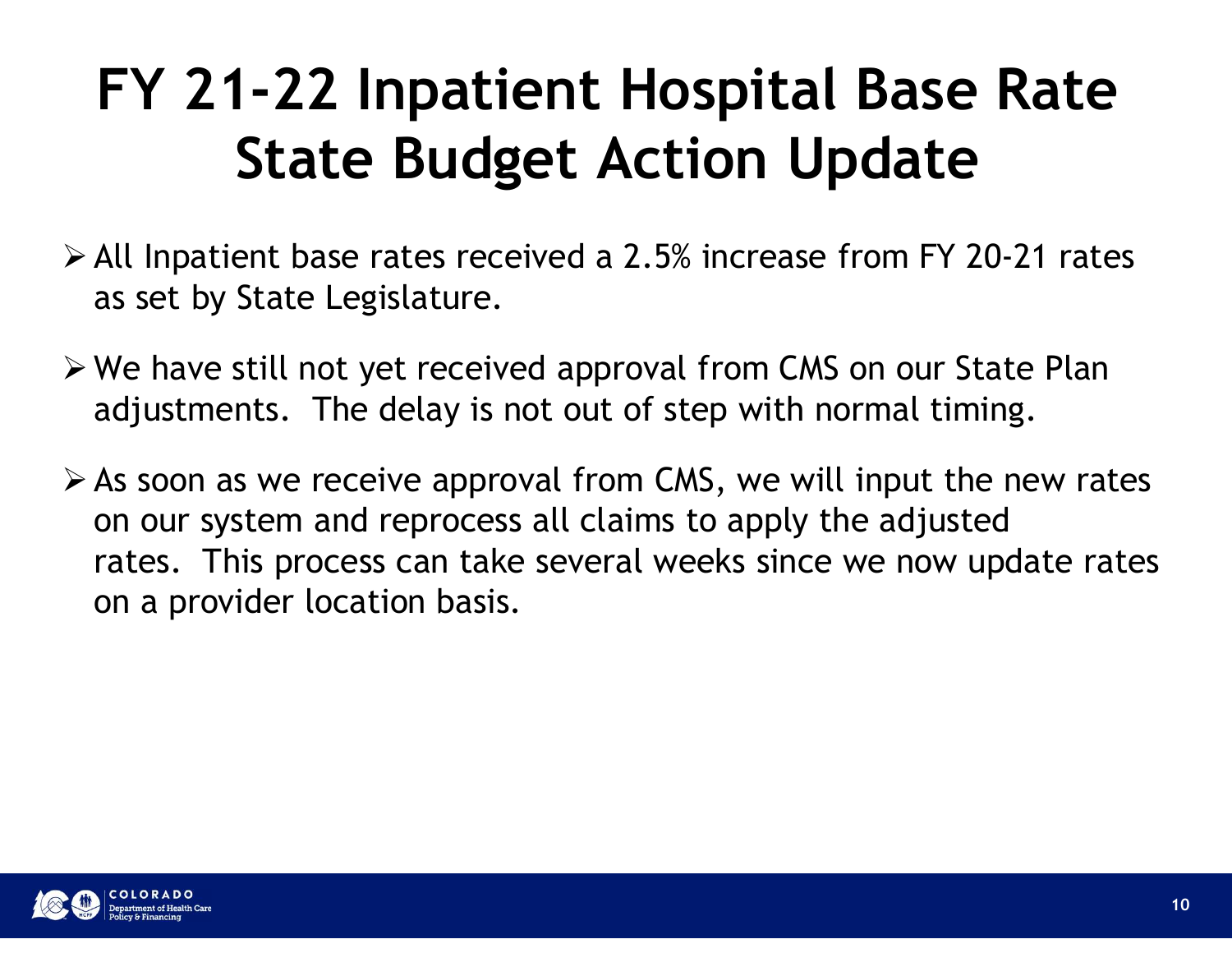#### Draft Inpatient Base Rate Methodology

Target implementation has been delayed until 7/1/2023 in response to requests by various hospitals and The Colorado Hospital Association.

- $\triangleright$  Despite this delay, we will still be collaborating with various hospitals to address issues related to Add-ons like the Pediatric Add-on and Low Volume Hospital/CAH Add-ons in the coming year while being mindful of the other hospital-related issues that are in the forefront this year.
- $\triangleright$  All products of this work will be presented for all hospitals to review during future hospital stakeholder meetings.

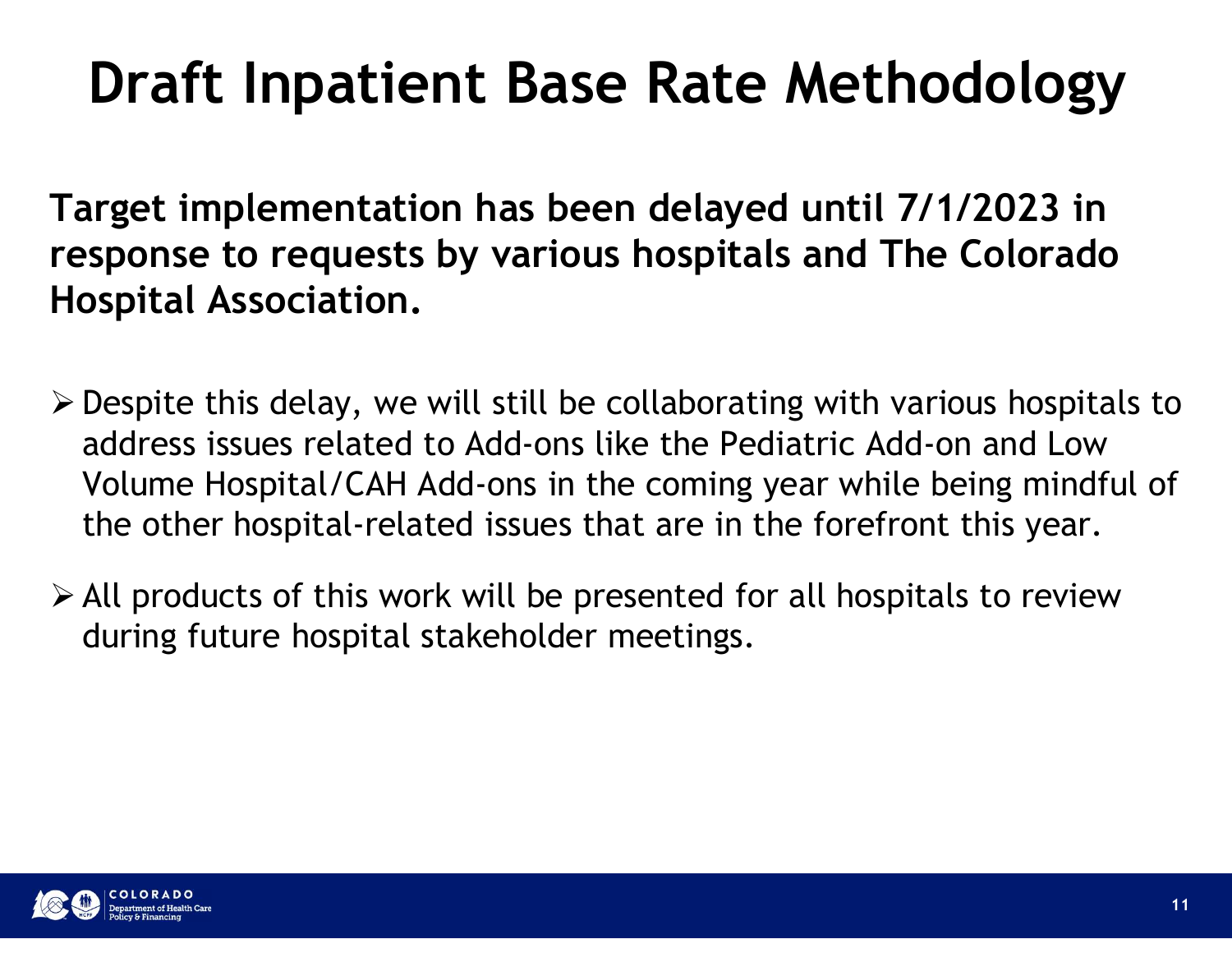#### EAPG Rate Updates

- $\ge$  July 1, 2021 Rate Update: 2.5% increase to July 1, 2020 rates
- $\triangleright$  No update required to Code of Colorado Regulations (i.e. no meeting with MSB necessary)
- Rates posted to the Outpatient Hospital Payment web page
- State Plan Amendment required for implementation submitted to CMS late year amendment required for implementation submitted to CMS late June seeking approval in late September at latest July 1, 2021 Rate Update: 2.5% increase to July 1, 2020 rates<br>No update required to Code of Colorado Regulations (i.e. no<br>meeting with MSB necessary)<br>Rates posted to the <u>Outpatient Hospital Payment web page</u><br>State Plan Am

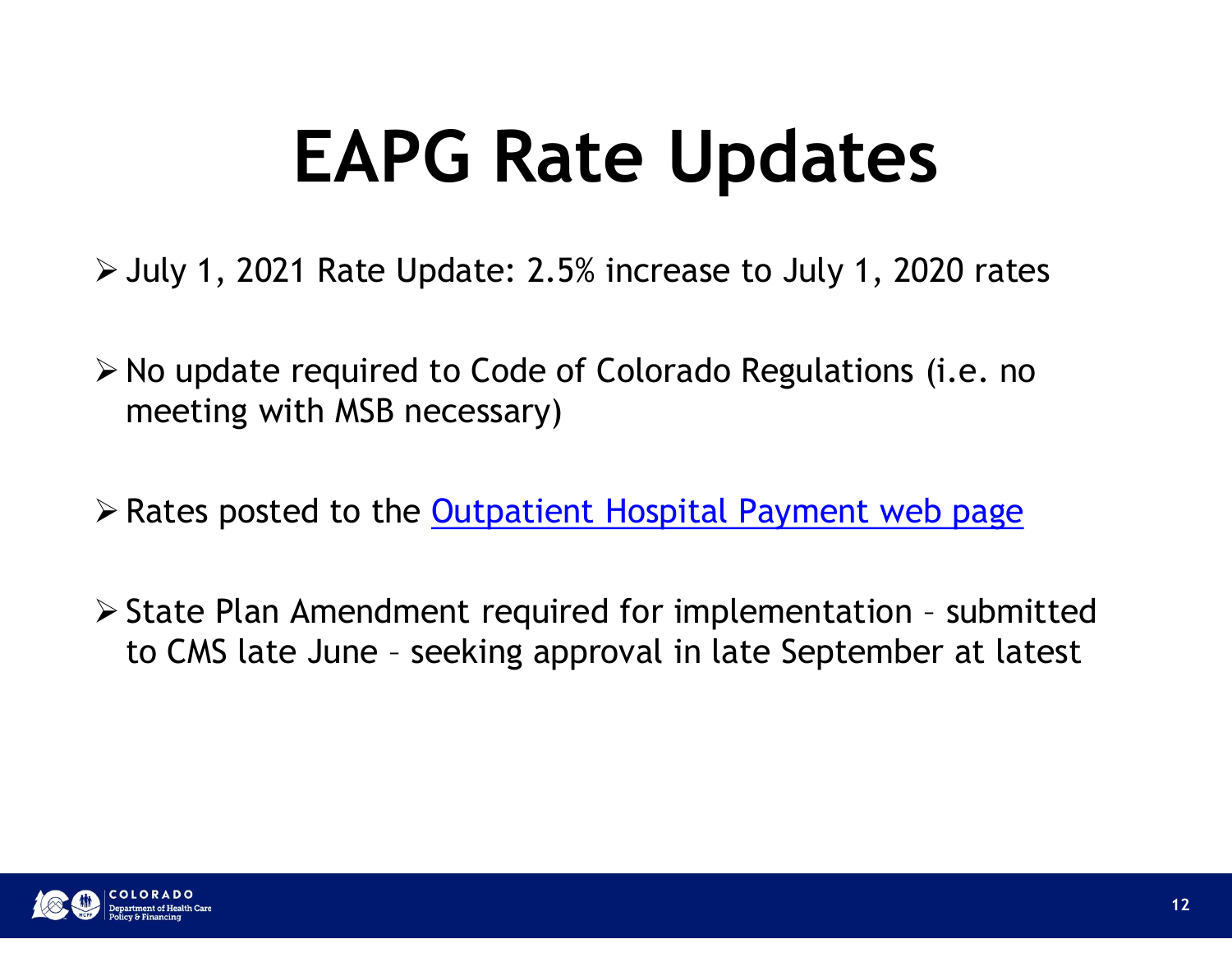#### EAPG Module Update

- 3M Released v2021.2.1 on July 8, 2021
- Gainwell installed into MMIS on July 28, 2021
- Applies quarterly CPT/HCPCS Updates
- $\triangleright$  Drug Re-Weighting Schedules available in 3M system
- Updates to Revenue Codes 87X, 89X (see Appendix Q)
- $\triangleright$  Still using version 3.10 of EAPGs

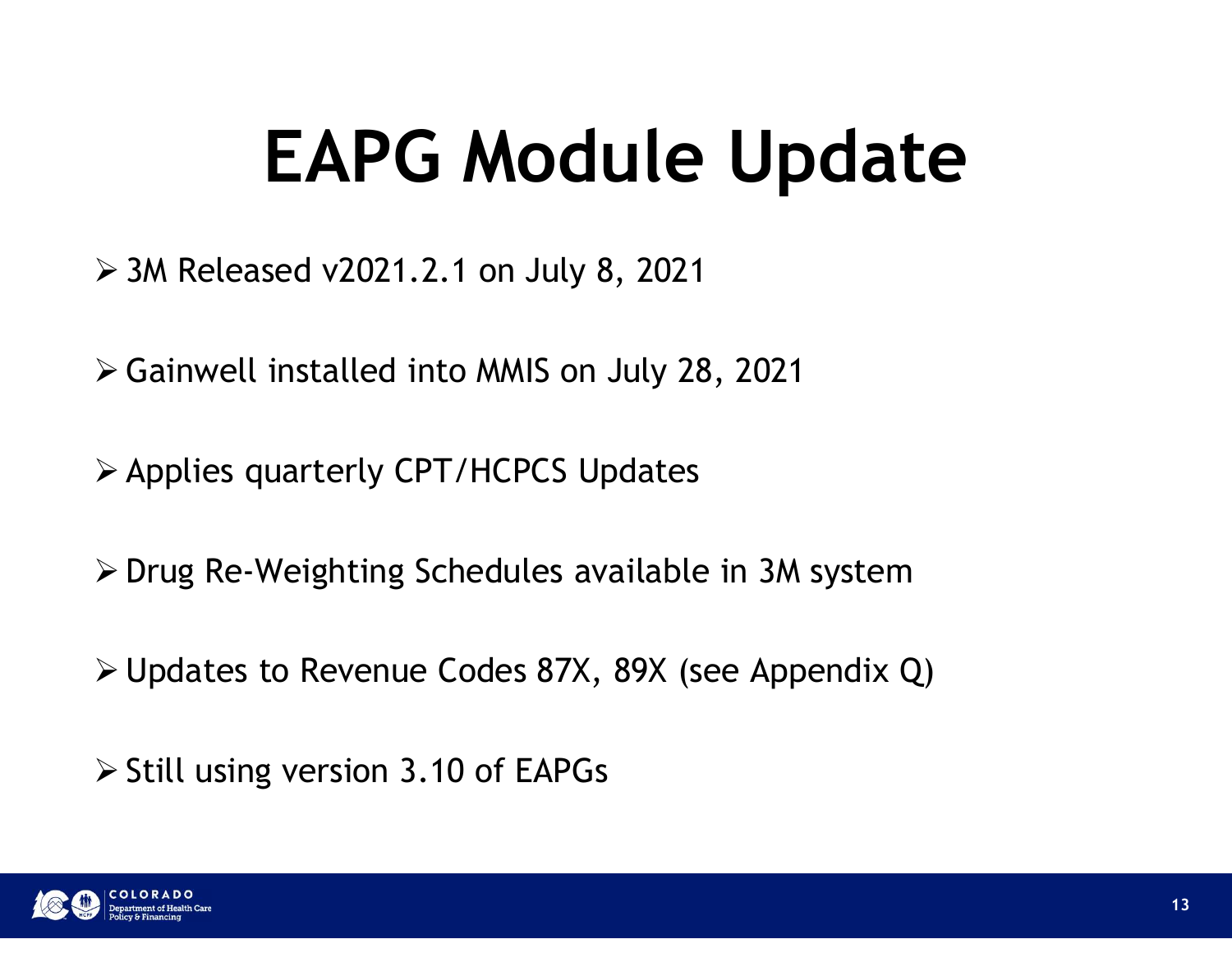# EAPG Module Update **EAPG Module Updat**<br>
Solvet to release GPCS v.2021.3.0 on September 23, 202<br>
Scheduled install - September 29<br>
Sapplies quarterly CPT/HCPCS Updates

- 3M to release GPCS v.2021.3.0 on September 23, 2021
- 
- Applies quarterly CPT/HCPCS Updates
- $\triangleright$  No other planned changes
- Solen Control of the September 25, 2021<br>
Scheduled install September 29<br>
Scheduled install September 29<br>
> Applies quarterly CPT/HCPCS Updates<br>
> No other planned changes<br>
> GPCS System moved to cloud system should from provider side

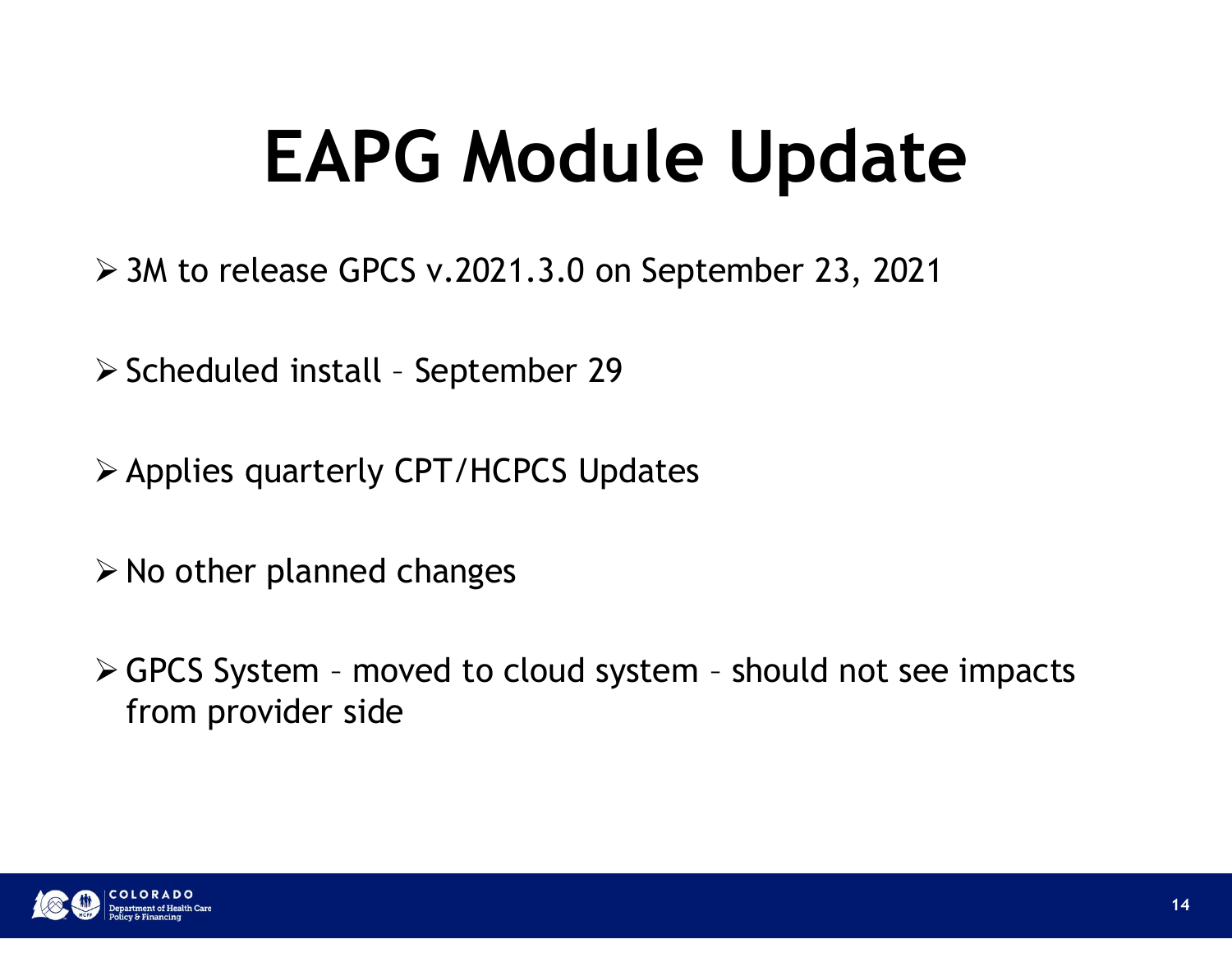#### EAPG Drug Re-weighting Update

 $\triangleright$  As mentioned, now available in 3M Modules

- EAPG Drug Re-weighting Update<br>
> As mentioned, now available in 3M Modules<br>
> Contains 3 columns in weight files corresponding to increase,<br>
decrease, or neutral drug payments to hospitals (6/1/2020) decrease, or neutral drug payments to hospitals (6/1/2020) **EAPG Drug Re-weighting Update**<br>  $\triangleright$  As mentioned, now available in 3M Modules<br>  $\triangleright$  Contains 3 columns in weight files - corresponding to increase,<br>
decrease, or neutral drug payments to hospitals (6/1/2020)<br>  $\triangleright$ As mentioned, now available in 3M Modules<br>  $\geq$  Contains 3 columns in weight files - corresponding to increase,<br>
decrease, or neutral drug payments to hospitals (6/1/2020)<br>  $\geq$  Please refer to previous meeting document Representing 3 columns in weight files - corresponding to increase,<br>decrease, or neutral drug payments to hospitals (6/1/2020)<br>A Please refer to previous meeting documents for weight<br>designation for each hospital<br>A P To b
- designation for each hospital
- 
- beyond until rate adjustments approved

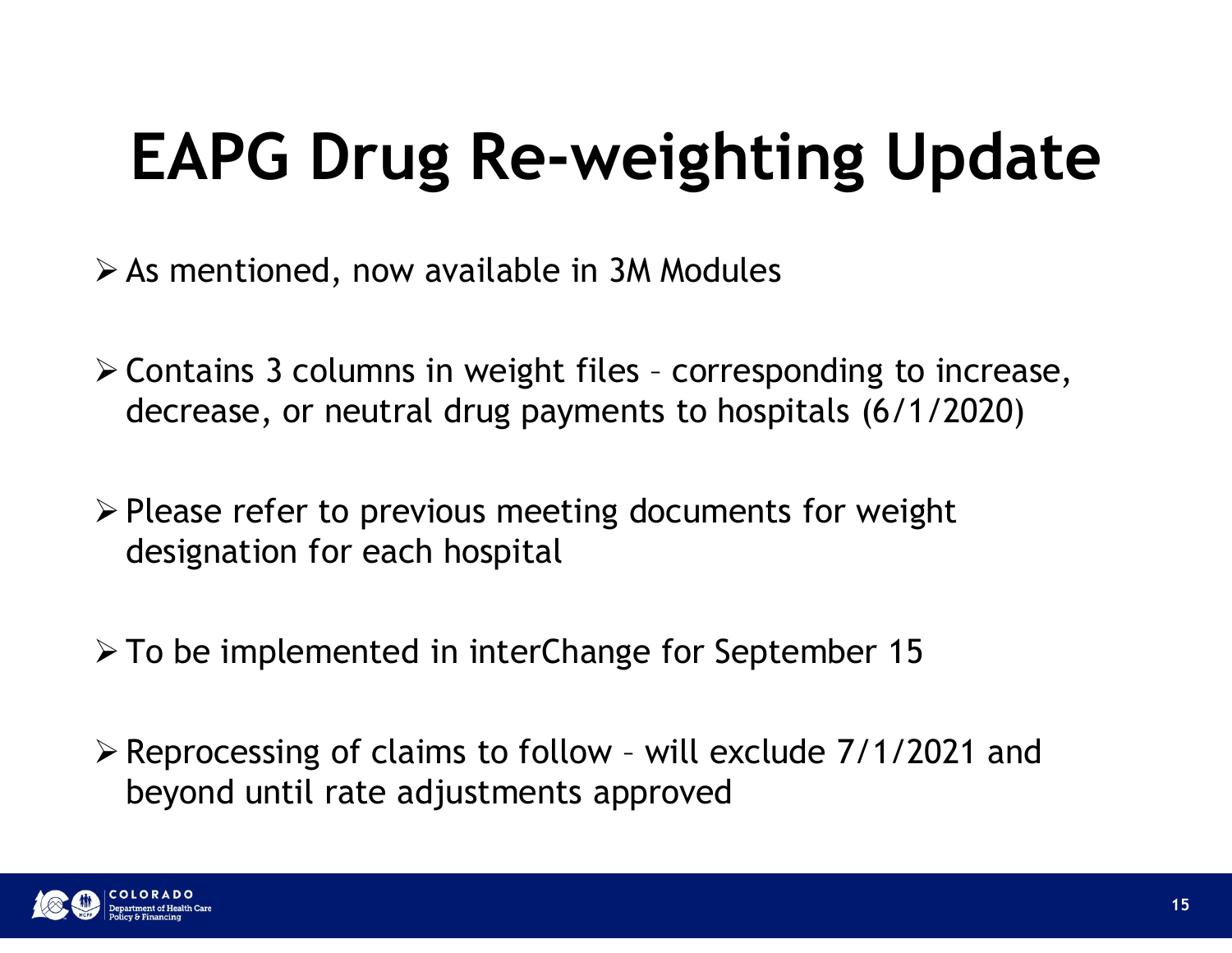#### BACKGROUND / METHODOLOGY

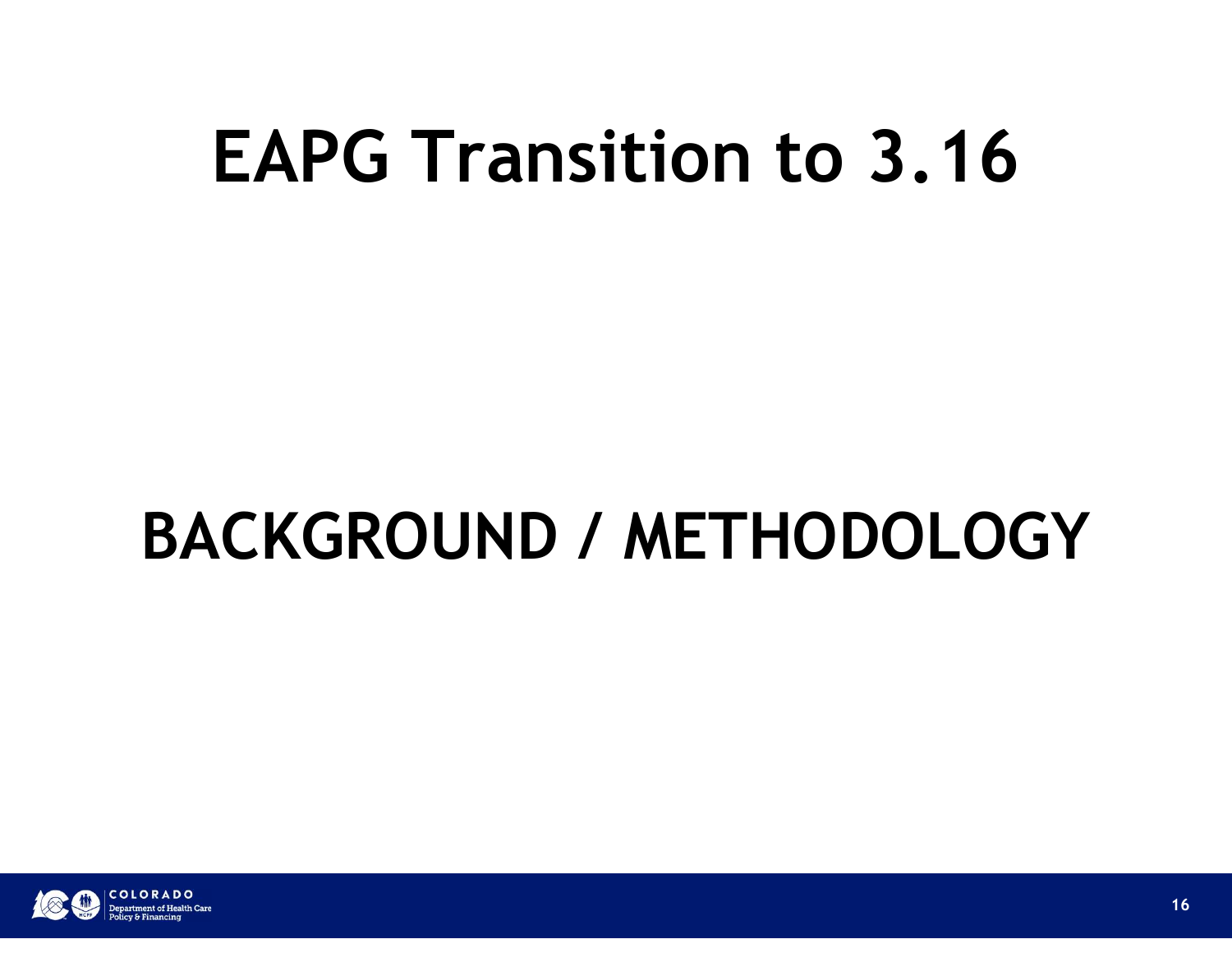Estimated impacts using the 3M National Weights for 3.16 after applying drug re-weighting factors (+42.93%, -3.47%) oncts using the 3M National Weights<br>
r applying drug re-weighting factors<br>
47%)<br>
Count of Hospitals by % Payment Gained<br>
0%-x<1% 1%-x<5% 5%-x<10% x>10%<br>
2 16 14 14 2 16 14 14

| 47%)            |                |                       | r applying drug re-weighting factors          |         |    |
|-----------------|----------------|-----------------------|-----------------------------------------------|---------|----|
|                 |                |                       | <b>Count of Hospitals by % Payment Gained</b> |         |    |
| $0\% < x < 1\%$ | $\overline{2}$ | $1\% < x < 5\%$<br>16 | $5\% < x < 10\%$ $x > 10\%$<br>14             |         | 14 |
|                 |                |                       | <b>Count of Hospitals by % Payment Lost</b>   |         |    |
| $0\% < x < 1\%$ |                | $1\% < x < 5\%$       | $5\% < x < 10\%$                              | x > 10% |    |
|                 | $\overline{2}$ | 12                    |                                               | 9       | 17 |

| <b>Count of Hospitals by % Payment Lost</b> |  |  |  |    |
|---------------------------------------------|--|--|--|----|
| $0\% 1% 5% x>10%$                           |  |  |  |    |
|                                             |  |  |  | 17 |

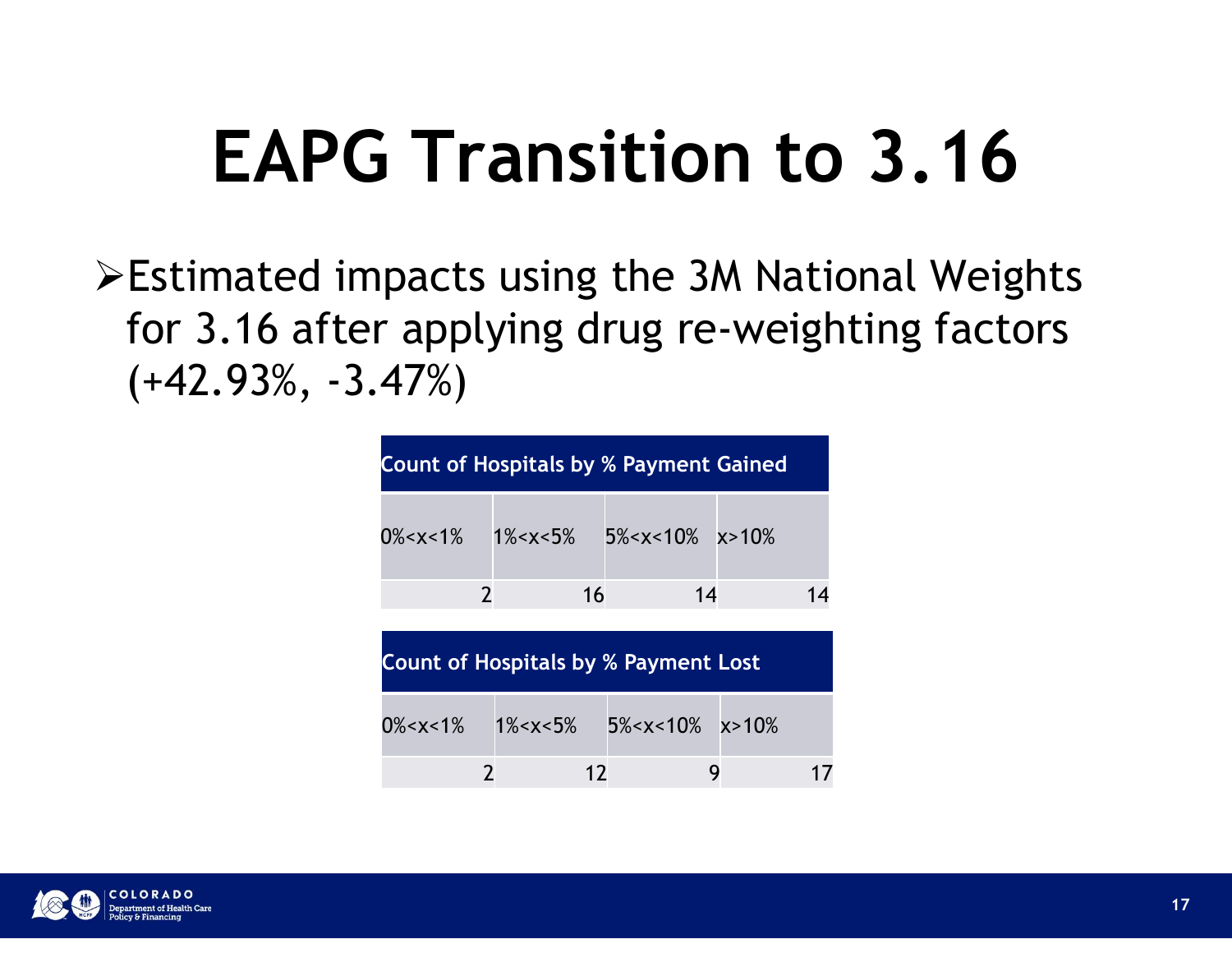To reduce outliers, attempted modification of EAPG weights

 $\blacktriangleright$ Identified services that "winning" outlier hospitals were providing, reduced weights

 $\blacktriangleright$ Identified services that "losing" outlier hospitals were providing, increased weights

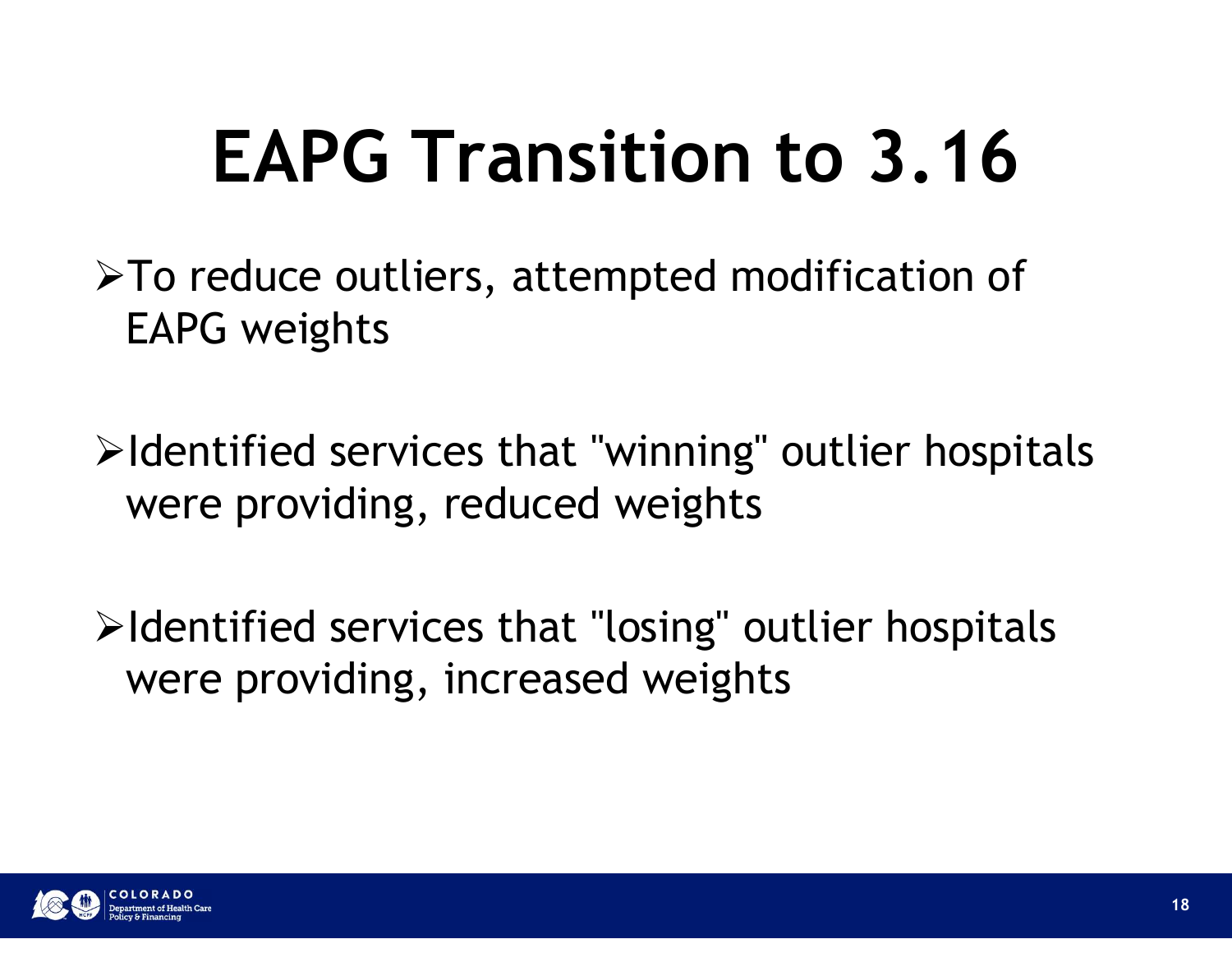$\triangleright$  Resulted in potential financial loss to hospitals which exceeded benefits (below tables w/ adjusted weights) **G Transition to 3.16**<br>potential financial loss to hospitals<br>ded benefits (below tables w/ adjusted<br>count of Hospitals by % Payment Gained<br>0%<x<1%  $1$ 1%<x<5% 5%<x<10% x>10%<br>3 16 14 12 COLLECTE CONTROLLER<br>
Spitals by % Payment Gained<br>
3 16 14 12<br>
Spitals by % Payment Lost<br>
3 16 14 12<br>
Spitals by % Payment Lost<br>
18 w x Fayment Lost<br>
18 w x Fayment Lost

|                 |                 |                                               | potential financial loss to nospitals<br>ded benefits (below tables w/ adjusted |    |
|-----------------|-----------------|-----------------------------------------------|---------------------------------------------------------------------------------|----|
|                 |                 | <b>Count of Hospitals by % Payment Gained</b> |                                                                                 |    |
| $0\% < x < 1\%$ | $1\% < x < 5\%$ | 5% < x < 10%                                  | $x > 10\%$                                                                      |    |
|                 | 3               | 16                                            | 14                                                                              | 12 |
|                 |                 | <b>Count of Hospitals by % Payment Lost</b>   |                                                                                 |    |
| $0\% < x < 1\%$ | $1\% < x < 5\%$ | $5\% < x < 10\%$                              | x > 10%                                                                         |    |
|                 | 4               | 12                                            | $\overline{7}$                                                                  | 18 |
|                 |                 |                                               |                                                                                 |    |
|                 |                 |                                               |                                                                                 |    |

| <b>Count of Hospitals by % Payment Lost</b>                                                                                                           |                 |                  |            |    |  |  |  |  |
|-------------------------------------------------------------------------------------------------------------------------------------------------------|-----------------|------------------|------------|----|--|--|--|--|
| 0% <x<1%< td=""><td><math>1\% &lt; x &lt; 5\%</math></td><td><math>5\% &lt; x &lt; 10\%</math></td><td><math>x &gt; 10\%</math></td><td></td></x<1%<> | $1\% < x < 5\%$ | $5\% < x < 10\%$ | $x > 10\%$ |    |  |  |  |  |
|                                                                                                                                                       |                 | 17               |            | 18 |  |  |  |  |

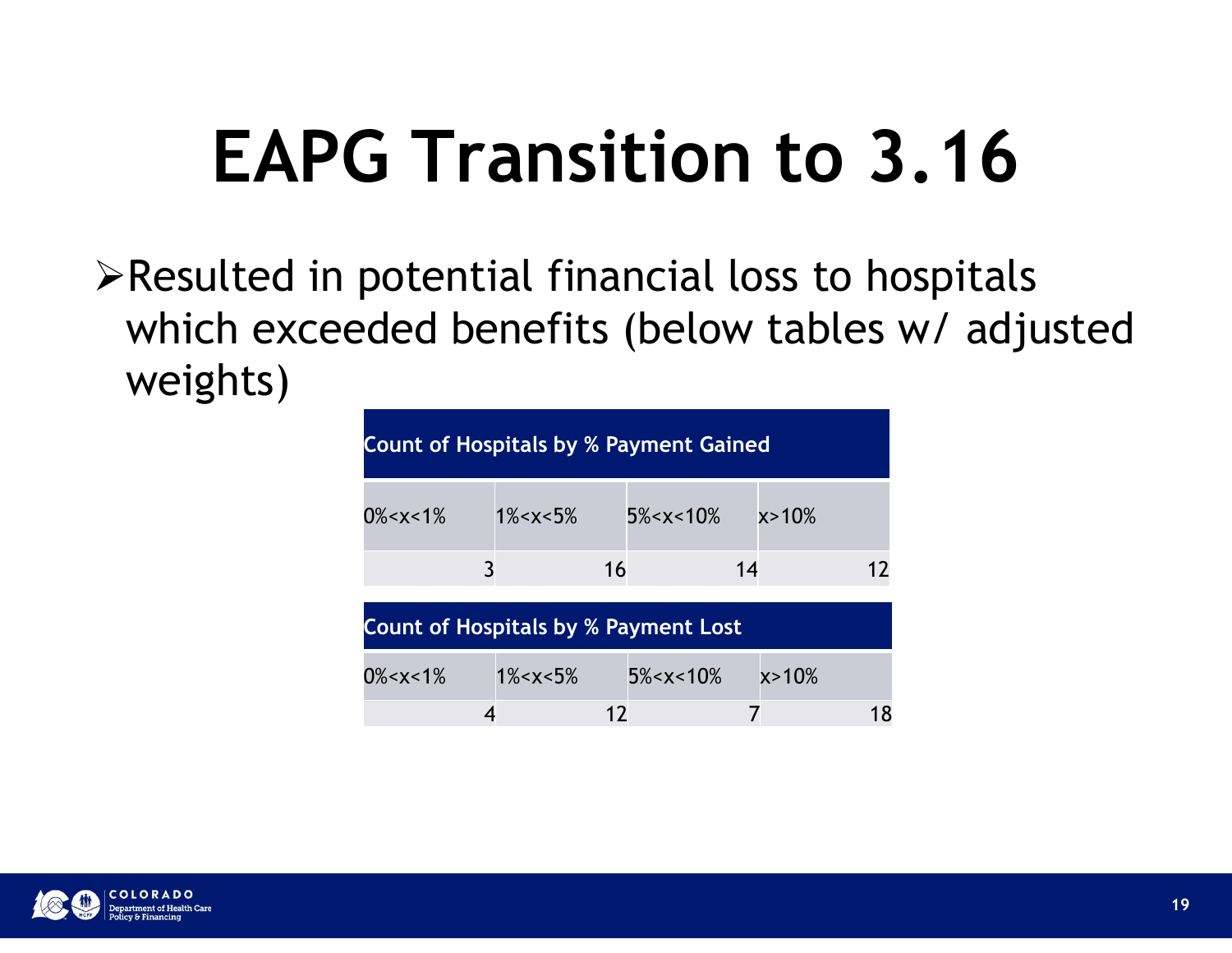# EAPG Transition to 3.16 **EAPG Transition to 3.16**<br>Attempted to bring all hospitals to within +/- 10%

**EAPG Transition to 3.16**<br>
>Attempted to bring all hospitals to within +/- 10%<br>
>Required altering of many EAPG weights - potential<br>
concern of sacrificing integrity of EAPG system (I.e.<br>
reducing payments for resource-in concern of sacrificing integrity of EAPG system (I.e. reducing payments for resource-intensive **EAFU II AIISILIOII LU 3. IU**<br>Attempted to bring all hospitals to within +/- 10%<br>Required altering of many EAPG weights - potential<br>concern of sacrificing integrity of EAPG system (I.e.<br>reducing payments for resource-inten services)

Packaging and Consolidation Hierarchies

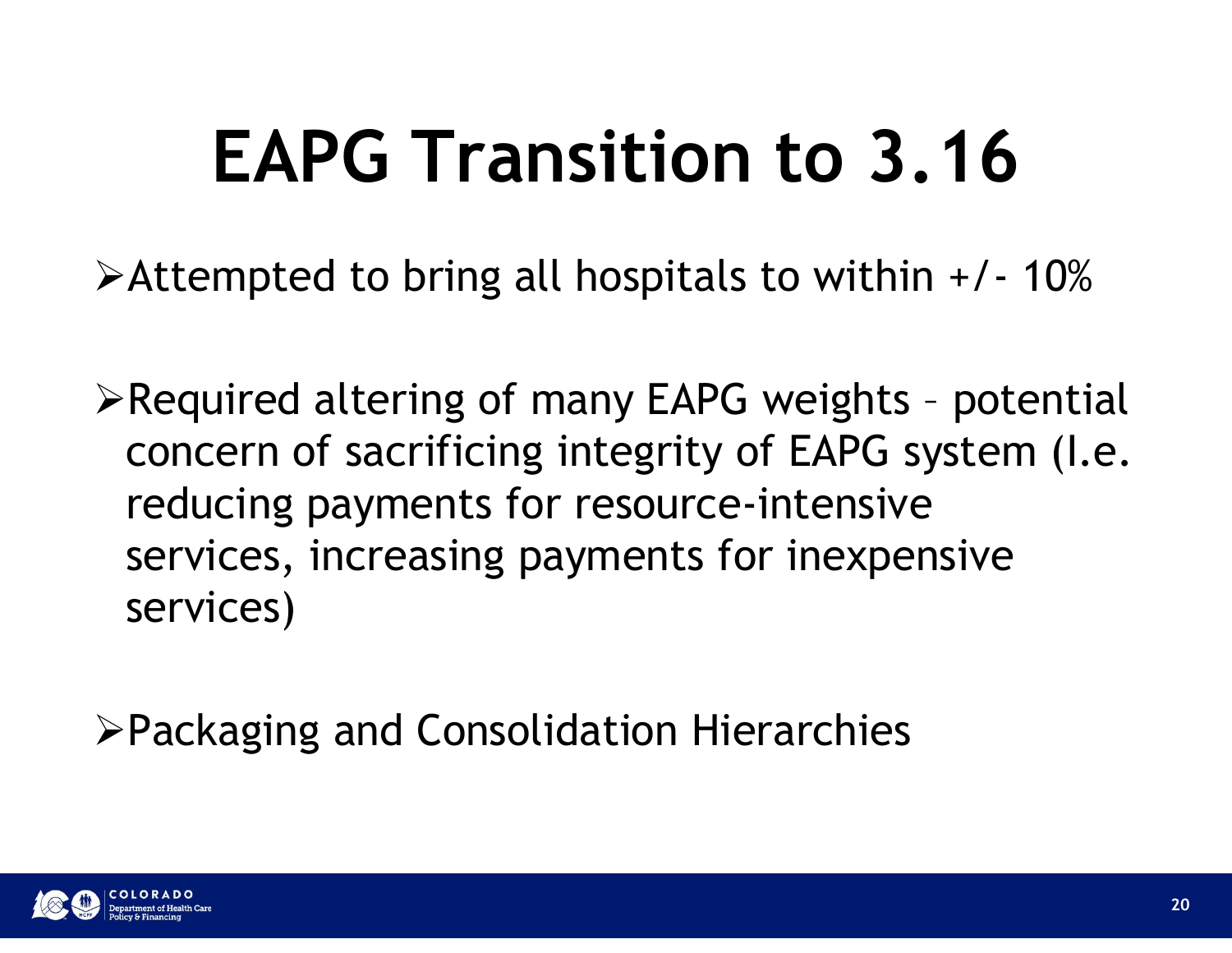- $\triangleright$ To further minimize financial impact of version **EAPG Transition to 3.16**<br>To further minimize financial impact of version<br>transition,  $+/- 3\%$  corridor to be implemented
- $\triangleright$ To maintain EAPG version integrity and minimize financial impact to hospitals, proposed EAPG Base Rate changes instead of EAPG Weights
- Would be effective 1/1/2022 alongside version 3.16

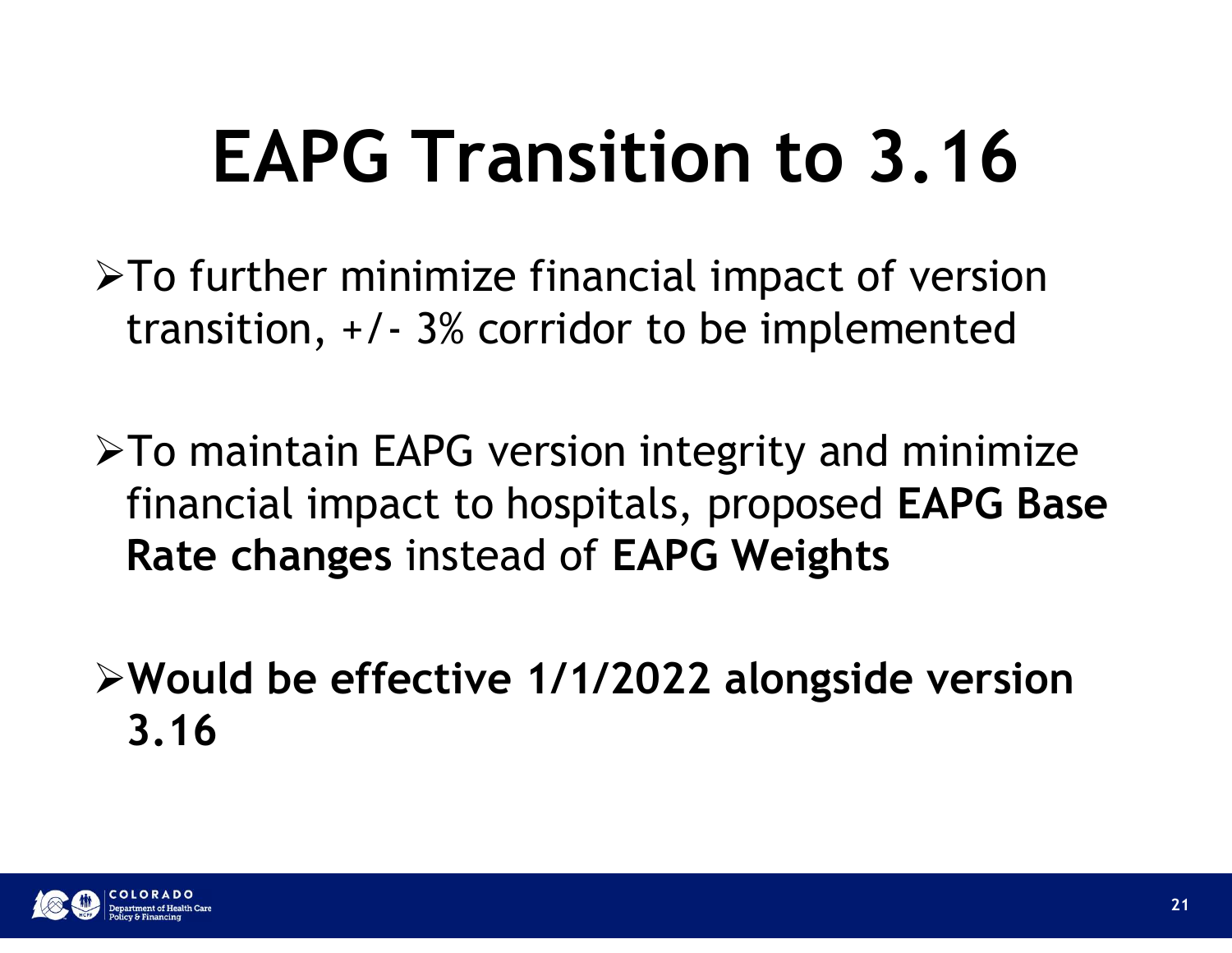$\triangleright$  Rates posting to be made available in coming weeks, as well as proposed weight sets using 3.16

 $\triangleright$ Inpatient-only, DME exclusions lists will be posted

 $\triangleright$  Rates adjusted to maintain budget neutrality corridors may result in figures outside of this, iterative process required

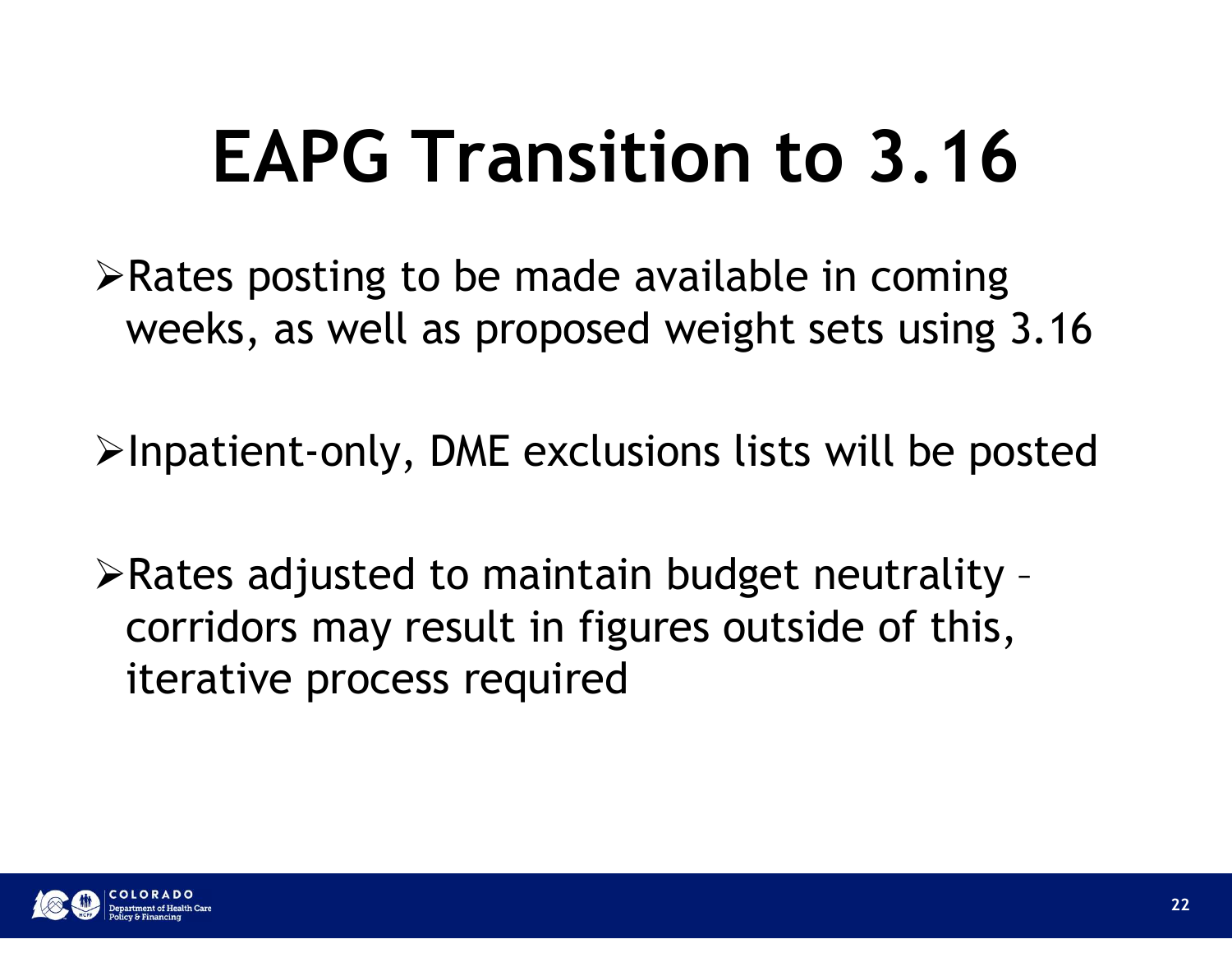#### Questions, Comments, & Solutions